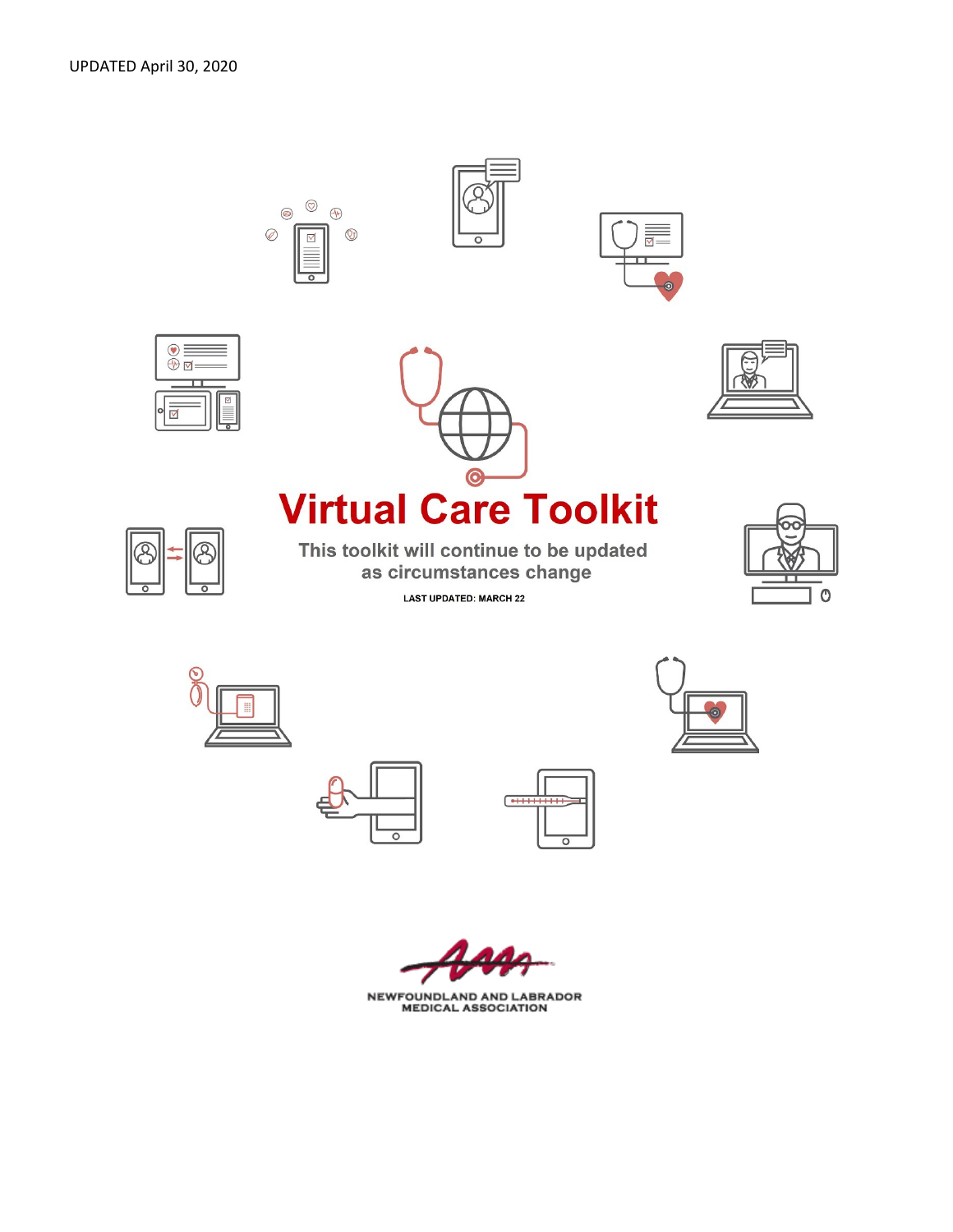

**MEDICAL ASSOCIATION** 



# *THANK YOU TO DOCTORS OF BC FOR DEVELOPING THIS TOOLKIT AND PERMITTING US TO ADAPT TO MEET OUR*

### **Table of Contents**

# <span id="page-1-0"></span>**Workflow: A Step by Step Approach**

# <span id="page-1-1"></span>Team engagement – Staff / MOAs are key to success

 $\Box$ • Consider staff meetings to discuss the changes, workflow, and responsibilities.  $\Box$ 

### Obtaining and recording patient email addresses and mobile numbers

- $\blacksquare$  When a patient calls the clinic ask for their email address and mobile number,
	- Email the patient **the** consent for virtual care form.
	- Email addresses is used to send the videoconferencing link to the patient
	- Email can also be used for communicating new virtual care services to groups of patients
	- Mobile numbers are useful for communicating with a patient if there are any issues with the virtual visit, or to ensure they are ready for their visit.
	- Consider storing this information in both the patient's chart and an email software solution.

### Informing patients about the new virtual care service

• Consider using an email software solution, which will enable you to email groups of patients with information about the new virtual care services. For an example, see the Patient Communication section in this Toolkit.

### Patient FAQs

• Consider creating an FAQ document for your patients (e.g. this could include how to book virtual visits, technical tips, troubleshooting, patient etiquette, etc. See the Patient Communication section in this Toolkit).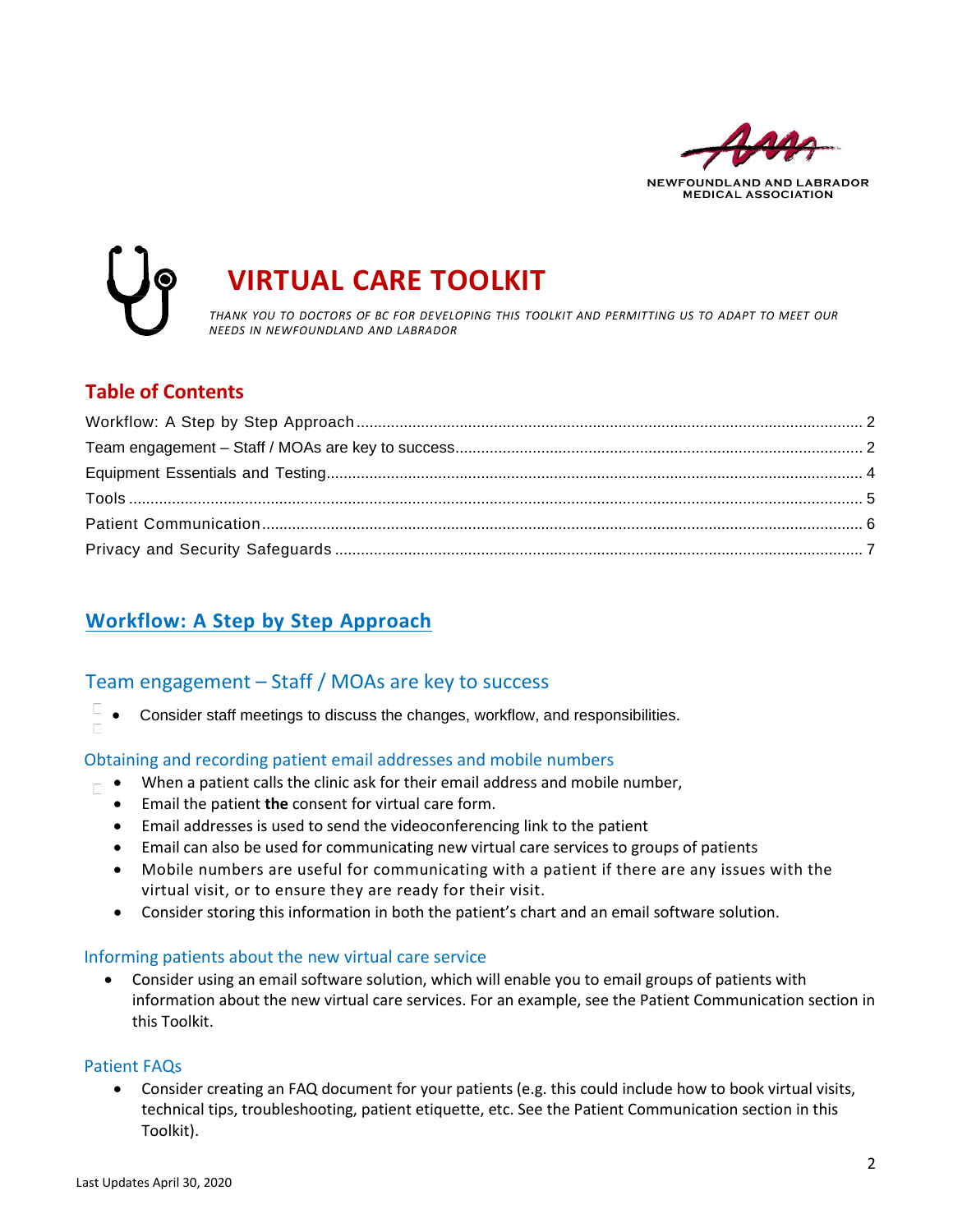### Allowing patients to email back to the clinic

• Consider setting up a new email address to allow patients to send emails to the clinic but not your personal email. Let patients know that no personal health information should be included in the email. Some virtual care solutions have secure messaging so this may not be necessary.

#### Obtaining patient consent

- Physicians providing health care services via video sessions should obtain patient consent for this specific purpose. This does not need to be collected with every session with that patient.
- Long-term care patients may not be able to provide consent to the use of virtual care and their substitute decision maker may not be available. When a resident is not able to provide consent a physician can rely on the consent provided by the resident or their Substitute Decision Maker who, at the time of admission, gave the RHA consent for the appropriate examinations, investigations, treatments and care. Physicians can also consider CPSNL's Standard of Practice: Telemedicine which states, "Obtain informed consent from the patient, when applicable".
- **CMPA recommends the use of a signed informed consent to use virtual care form, click here [for the](https://www.cmpa-acpm.ca/static-assets/pdf/advice-and-publications/risk-management-toolbox/com_16_consent_to_use_electronic_communication_form-e.doc) [Word](https://www.cmpa-acpm.ca/static-assets/pdf/advice-and-publications/risk-management-toolbox/com_16_consent_to_use_electronic_communication_form-e.doc) doc, and click here for the PDF [version..](https://www.cmpa-acpm.ca/static-assets/pdf/advice-and-publications/risk-management-toolbox/com_16_consent_to_use_electronic_communication_form-e.pdf)**
- In some situations, obtaining a written consent might be difficult verbal consent documented in patient's chart is also acceptable as long as it covers the details.
- **This is the verbal** statement approved by the CMPA:

*Just like online shopping or email, Virtual Care has some inherent privacy and security risks that your health information may be intercepted or unintentionally disclosed. We want to make sure you understand this before we proceed. In order to improve privacy and confidentiality, you should also take steps to participate in this virtual care encounter in a private setting and should not use an employer's or someone else's computer/device as they may be able to access your information.*

*If you want more information, please check the link on our [website/confirmation email/etc.]. If it is determined you require a physical exam you may still need to be assessed in person. You should also understand that virtual care is not a substitute for attending the Emergency Department if urgent care is needed. Are you ok to continue?*

### Patient suitability

• Consider which patients or visit types are suitable for virtual visits. Reviewing your schedule over the last week could help with identifying potential patients and visit types.

### Schedule planning

- Consider specific days and time slots for virtual visits. How will this work with existing in person appointments?
- Consider creating appointment types for telephone and video virtual visits in the EMR.

#### Booking virtual visits

- Consider how patients can book virtual visits. Will your solution allow for online booking or are all appointments triaged by staff, or otherwise go through staff?
- Depending on the tool chosen, you will either be sending the patient a link to a virtual waiting room or a link for a specific appointment time.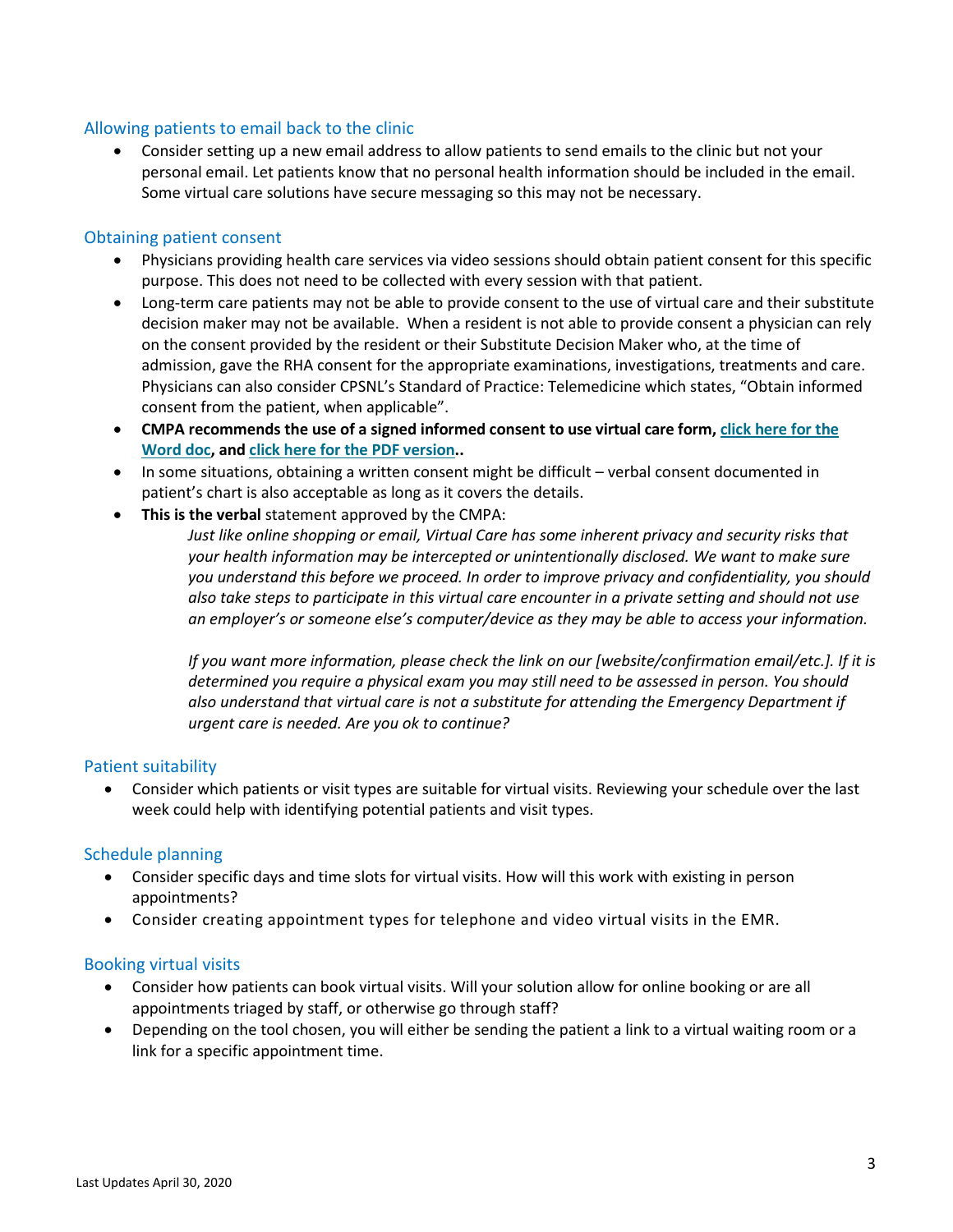### Setting up the room

- Consider placement of EMR screen vs. placement of video screen. Can both be displayed on the same screen, or are two screens needed?
- Essential items include: webcam, microphone and speaker.
- Virtual visit etiquette
- Consider the space that the patient will view during a virtual visit.
- Consider clarifying your actions if you are not looking at the patient (e.g. typing up notes on the EMR).

### Starting a virtual visit

- Consider how to ensure the patient is ready for their virtual visit.
- Consider the role of the MOA. Will they contact the patient ahead of time? Will they set up the visit for the physician on the computer?
- Does the tool have a virtual waiting room? Does the patient need to call and 'check in'?

#### Visit notes

• Consider having a standard method for recording that the visit was conducted over video. Charting the patient encounter for video consults is the same as for an in- person visit.

#### Sending documents

- If working away from the clinic office, consider how to transfer documents (e.g. prescriptions, lab and imaging requisitions). Could an MOA send this from the clinic? Consider testing the EMR from home to see what is possible.
- Does the patient need access to a printer?

### Billing

• Available service codes will be published in a forthcoming MCP Newsletter. Until the details are published and the system made ready, physicians are asked to hold their billing.

#### Follow-up visit

• Consider the workflow for arranging a follow-up visit for the patient. What are the instructions for the patient?

### <span id="page-3-0"></span>**Equipment Essentials and Testing**

### Equipment essentials

For a video-based virtual visit the computer, laptop, tablet, or smart phone you are using needs to have:

- Webcam
- Microphone Speaker
- Headsets are recommended

### Testing your equipment

• It is important to test the hardware to ensure your webcam, microphone and speaker are all working and it also helps to be familiar with how to adjust the settings as well.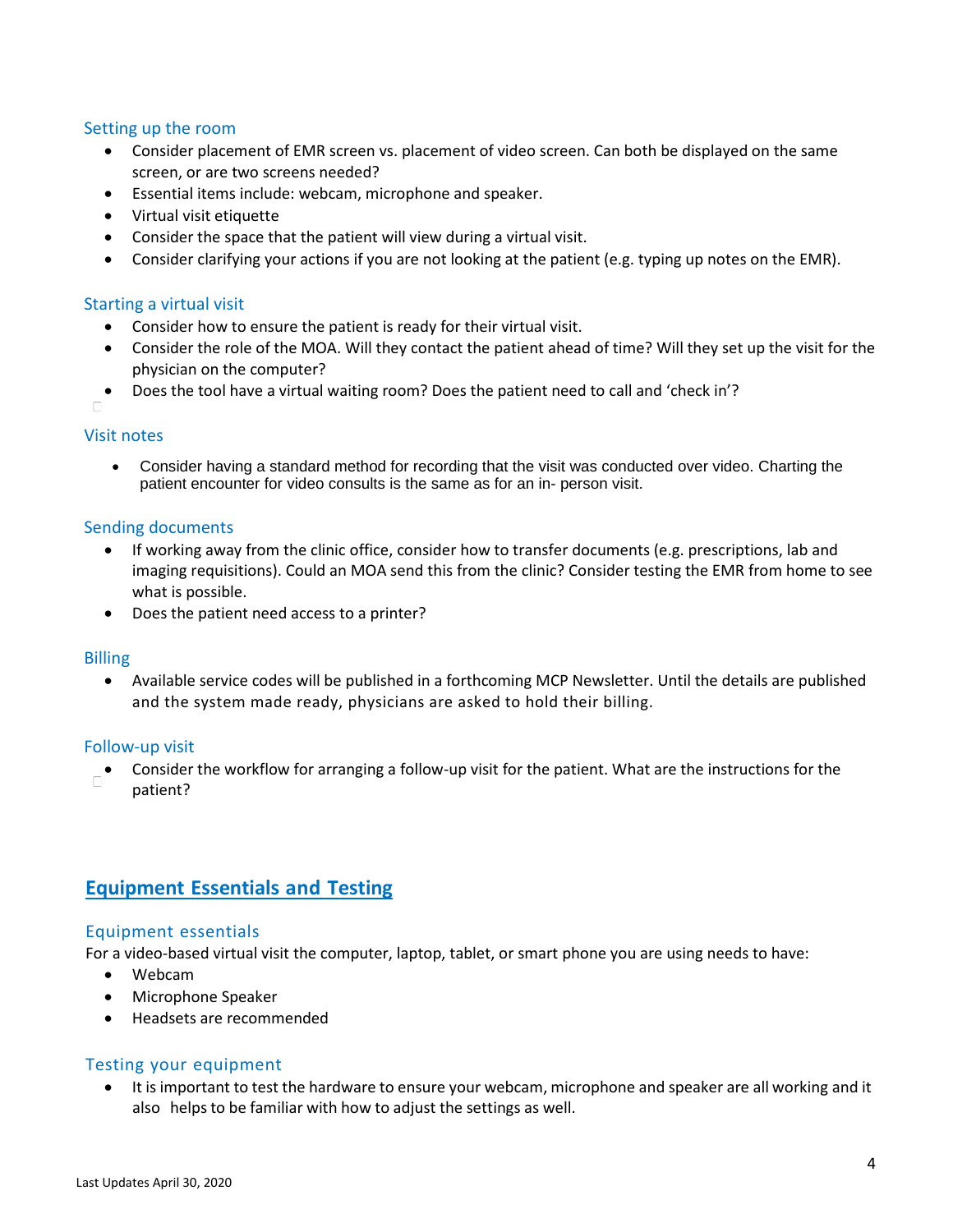### Testing the speed of your internet connection

• Run an online speed test from the room you would use for video consults to find out the internet speed. Use the equipment you are planning to use for the most accurate test. You can use the site [\(https://www.speedtest.net/\)](https://www.speedtest.net/).

### <span id="page-4-0"></span>**Tools**

During the COVID-19 emergency physicians may use the videoconferencing tool of their choice. The Government of Newfoundland and Labrador is recommending physicians use Jabber, a videoconferencing tool supported by the Newfoundland and Labrador Centre for Health Information. Physicians using Med Access should consider Health Myself or Virtual Visits, both available through Telus.

The NLMA has created a list of other possible videoconferencing tools you could use, based on lists created by the medical associations in other provinces. These are not recommendations as the NLMA has not done any due diligence on them. It is not recommended that you use a free tool as they are less likely to offer the support or security that is required.

In selecting a vendor, consider:

- the security of the solution,
- the ease of use for both the physician and the patient, and
- the availability of support (is it in NL, Canada, or the US?).

Please review the vendor website to determine which one is best suited to your needs.

If the tool that you are using does not record consent electronically, please be sure to obtain or document consent. For verbal consent use the script and documentation guidelines outlined in the Toolkit section - Workflow: A Step by Step Approach - Obtaining patient consent, and Recording consent in the patient's chart.

| Tool                      | Cost           | <b>CDN</b> | Servers in | Encrypted | Website                                        |
|---------------------------|----------------|------------|------------|-----------|------------------------------------------------|
|                           |                |            | <b>CDN</b> |           |                                                |
|                           |                |            |            |           |                                                |
| Cisco Jabber              |                |            |            | 卪         | https://www.nlchi.nl.ca/register/telehealth/   |
| (recommended by the       |                |            |            |           |                                                |
| NL Government and         |                |            |            |           |                                                |
| used in RHA Telehealth    |                |            |            |           |                                                |
| programs)                 |                |            |            |           |                                                |
|                           |                |            |            |           |                                                |
| Telus - Virtua Visits and | Free for       | yes        | yes        | yes       | https://www.telus.com/en/bc/health/contact/sal |
| <b>Health Myself</b>      | 4              |            |            |           | es/clinics?mkt_tok=eyJpIjoiWkdOa01HSmxNREI6    |
|                           | months         |            |            |           | TURSaSIsInQiOiIreFJNXC9VekNCQlpTRk52WFlKSD     |
|                           | than           |            |            |           | hwNzhRVmp3THM2dVpoZFBNQklITFlcL3RPSIwvZ        |
|                           | \$30.00        |            |            |           | GFYYTImbGNvWk5VNFRcL0x5dnV6ZUxHY25DUk0         |
|                           | per            |            |            |           | 2bmNUdHppSVIIVVE9PSJ9                          |
| Cyno (currently being     | $\overline{2}$ |            |            |           | https://www.cyno.ca/                           |
| used by health clinics in |                |            |            |           |                                                |
| NL)                       |                |            |            |           |                                                |
| Doxy.me                   | 卪              |            |            | 卪         | https://doxy.me/                               |
|                           |                |            |            |           |                                                |
| drCall.me                 |                |            |            |           | http://drcalls.me/                             |
|                           |                |            |            |           |                                                |

### Videoconferencing Tools – For Information Purposes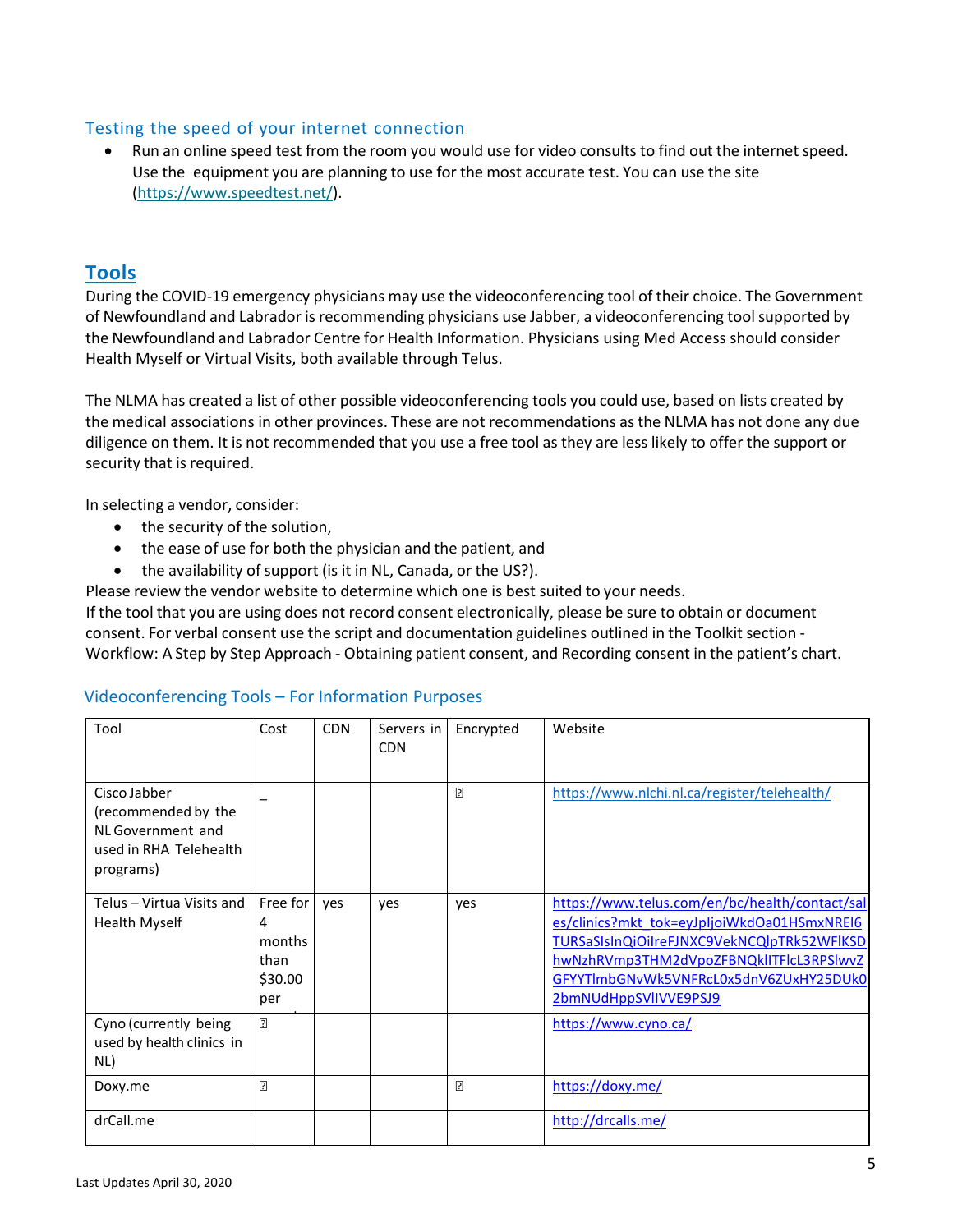| FaceTime                                                                    | 2   |   |   | 2   |                                   |
|-----------------------------------------------------------------------------|-----|---|---|-----|-----------------------------------|
| Livecare (well used in<br>BC)                                               | [?] | 卪 | 卪 | [?] | https://livecare.ca/              |
| Medeo (well used in<br>Ontario)                                             | 卪   |   | 卪 | 卪   | https://medeohealth.com/          |
| Reacts (Tested by two<br>groups of NL physicians<br>with positive feedback) | 卪   | 卪 | 卪 | 2   | https://reacts.com/en/plans/      |
| Think Research                                                              | 卪   |   | 卪 | 卪   | https://www.thinkresearch.com/ca/ |
| Zoom Enterprise (used in 2<br>Alberta and Nova Scotia)                      |     |   |   | 2   | https://zoom.us/                  |

# <span id="page-5-0"></span>**Patient Communication**

With the popularity of smart phones and video chat, many of your patients may be familiar with the basic functions needed to enable virtual care visits. Still, it is important to clearly communicate with them so they know what to expect, what the benefits are and how they can get started with virtual care.

This guide provides useful templates and tools that will help patients learn how to connect with you using virtual care on their smart phone or laptop.



### Promoting Virtual Care in Your Clinic

- Let patients know that the service will be available by providing information on your website, via email, via posters in your clinic and by telling them in person.
- Consider outlining the process of signing up for virtual care on your website, along with a list of the conditions that are eligible and excluded.
- Train your staff on how to troubleshoot the most common technical issues related to virtual care so they can assist patients over the phone. The NLMA's **Virtual Care – Frequently Asked [Questionsfor](http://www.nlma.nl.ca/FileManager/Virtual-Care-/docs/2020.03.22_NLMA_Virtual_Care_-_FAQs_for_Patients.pdf) Patients** also provides tips and tricks.

### Email Template example: Virtual Care - Introduction for Patients

- In order to expand our services and availability to patients, our clinic will be introducing virtual care visits as of [Date]. Patients will now be able to connect with their family doctor from the location of their choosing, using their smartphone or computer.
- Check out the NLMA's **Virtual Care – Frequently Asked [Questionsfor](http://www.nlma.nl.ca/FileManager/Virtual-Care-/docs/2020.03.22_NLMA_Virtual_Care_-_FAQs_for_Patients.pdf) Patients** attached to this email for more information about how to access this new service.
- To sign up for a virtual care visit, refer to our [Website] for appointment availability and clinic hours. For questions or assistance with troubleshooting, please contact the clinic at [Clinic Phone] or [Email].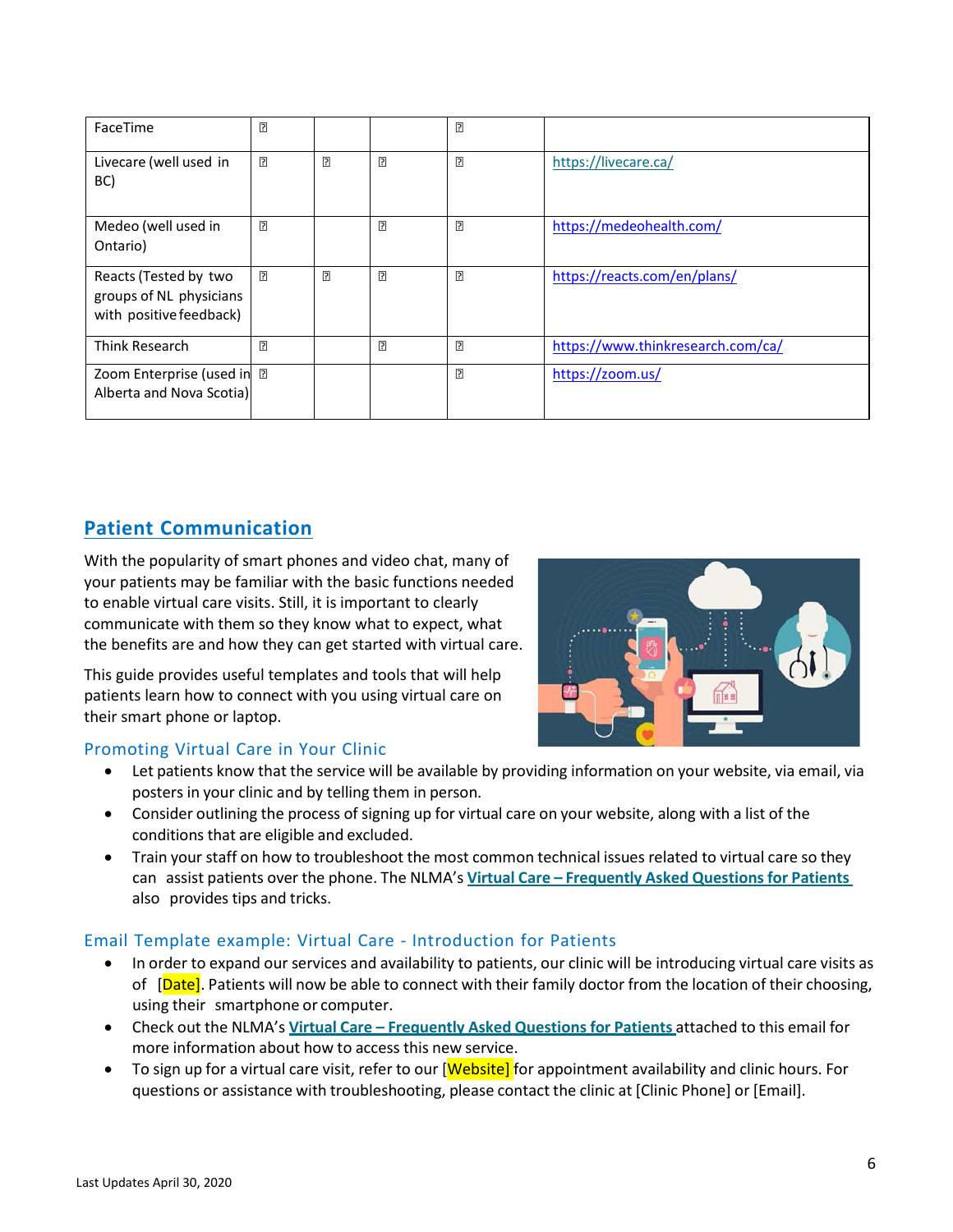### Email Signature Disclaimer example: when sending emails to patients

**DISCLAIMER:** Please note, we cannot guarantee the confidentiality of information transmitted through e-mail. Please be aware of this limitation when contacting us.

### Email Template example: Virtual Care - Visit Email Invitation

Depending on the platform, clinics may opt to utilize a virtual waiting room model or to set up scheduled virtual care sessions. The following template can be used as an email invitation forscheduled virtual care appointments if one is not provided in the videoconference solution you have selected.

This is a courtesy reminder of your virtual care appointment at [Name of Clinic]:

- Date & Time
- Virtual Care Meeting Link (Teleconference Phone # and Meeting ID) (Application help link or clinic contact)
- Please ensure you read the NLMA's **Virtual Care – Frequently Asked [Questionsfor](http://www.nlma.nl.ca/FileManager/Virtual-Care-/docs/2020.03.22_NLMA_Virtual_Care_-_FAQs_for_Patients.pdf) Patients** and any attachment accompanying this email, asthey contain important information regarding your appointment(s).
- **Need to cancel or change your appointment date?**
- Please respond to this email or contact the clinic at [phone number] with at least 24 business hours advance notice to avoid missed appointment fees.

### Email Signature Disclaimer example: Virtual Care - Visit Email Invitation

Consider including the following disclaimer in your virtual care invite emails or website pages:

**DISCLAIMER:** *This virtual care visit, email invite and any attachment(s) is/are for authorized use by the* intended recipient(s) only and must not be read, distributed, disclosed, used or copied by anyone else. If *you are not the intended recipient, please notify the sender immediately, disconnect and delete any* attachment(s). Patients may be redirected to the clinic for an in person visit at any time if the concern is *deemed not appropriate for virtual care. Thank you.*

## <span id="page-6-0"></span>**Privacy and Security Safeguards**

### Session Safeguards

- Always **ensure the patient isready** to have a confidential conversation. When appropriate, start video sessions with clear introductions and by confirming the patient's identity.
- Conduct the video session in a **private space in both yours and the patient's location**. Using a phone or other mobile device in public could compromise the patient's confidentiality. During the session, check if the volume is set to an appropriate but discreet level.
- A patient may want to include a family member or caregiver during the video consult. If so, **be aware of who isin the room with the patient.** Establish the level of patient comfort and follow the same principles as with in-person visits.
- **Do not leave the connection unattended** and/orset on automatic call answering. Once the session is over, all participants are expected to disconnect from the call immediately.